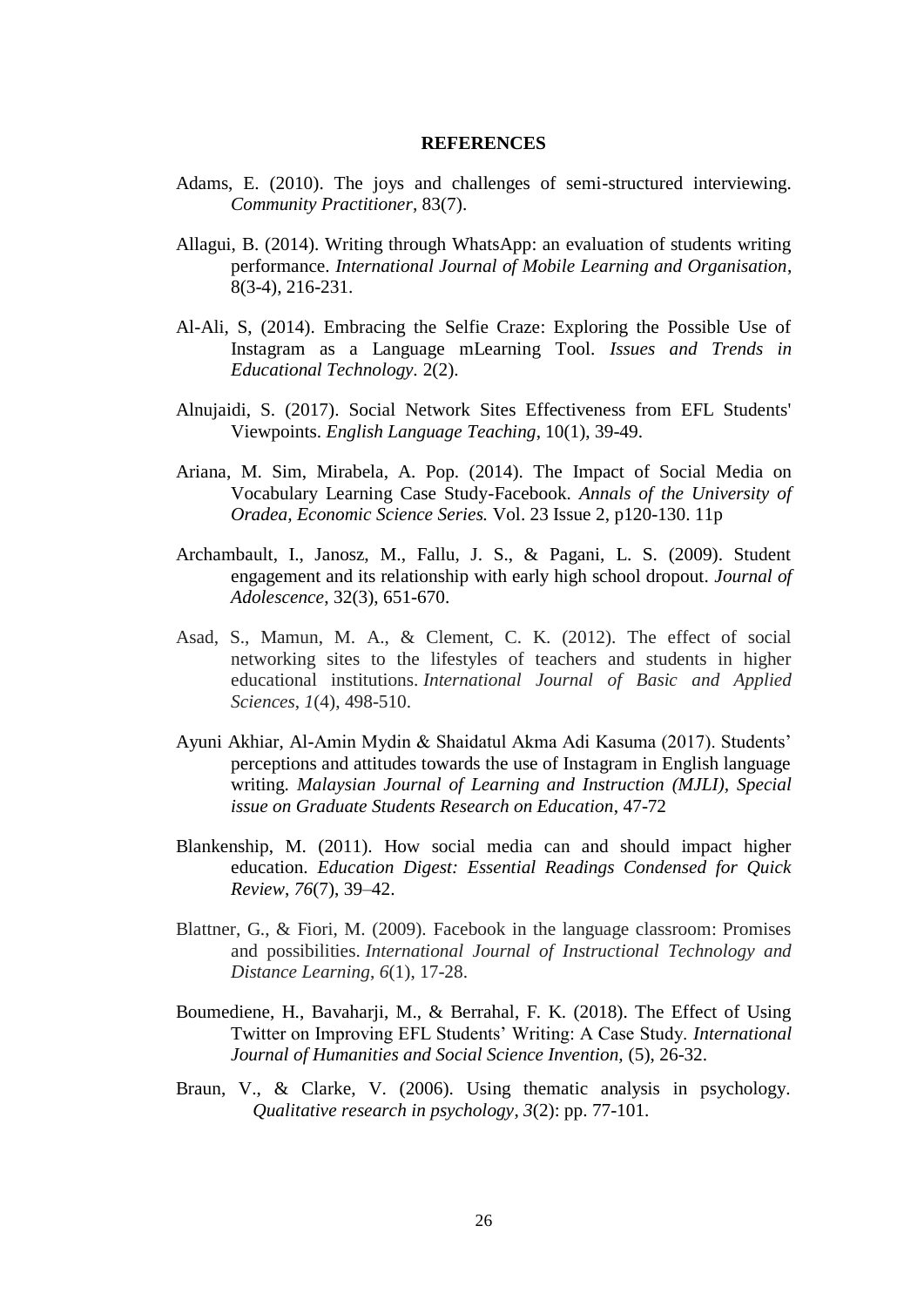- Chen, Jenn. (2020). Important Instagram stats you need to know for 2020. Retrieved from<https://sproutsocial.com/insights/instagram-stats/>
- Derakhshan, A., Hasanabbasi, S., (2015). Social Networks for Language Learning. *Theory and Practice in Language Studies*, Vol. 5, No. 5, pp. 1090-1095. Retrieved from<http://dx.doi.org/10.17507/tpls.0505.25>
- Fredricks, J. A., Blumenfeld, P. C., & Paris, A. H. (2004). School engagement: Potential of the concept, state of the evidence. *Review of educational research,* 74(1), 59-109.
- Gaudeul, A., & Peroni, C. (2010). Reciprocal attention and norm of reciprocity in blogging networks, 20.
- Instagram Press. 2015 www.instagram.com. *Press News.* Accessed: 12/12/2020
- Jeffrey, M., Musah, A. (2015). Social Media Network Participation and Academic Performance in Senior High Schools in Ghana. *Library Philosophy and Practice*
- Kabilan, M. K., Ahmad, N., & Abidin, M. J. Z. (2010). Facebook: An online environment for learning of English in institutions of higher education?. *The Internet and higher education*, *13*(4), 179-187.
- Karim, R.A., Abu, A.G., & Khaja, F.N.M. (2017). Theoretical Perspectives and Practices of Mobile-Assisted Language Learning and Mind Mapping in the Teaching of Writing in ESL Classrooms. *Journal of English Teaching Adi Buana, 02,* 1-10.'
- Koban Koc, D., and Koc, S. E. (2016). Students' perceptions of blog use in an undergraduate linguistics course. *Journal of Language and Linguistic Studies*, 12(1): pp. 9-19.
- Kukulska-Hulme, A. (2009). Will mobile learning change language learning? *ReCALL,* 21(2), 157- 165.
- Leach, J. 2013. *What Is Social Learning (And Does It Work)?* Retrieved from:http://www.knowledgetransmission.com/what-is-social-learning. Accessed on 21 December 2020, at 21:09
- Ledward, B. C., & Hirata, D. (2011). *An overview of 21st century skills. Summary of 21st century skills for students and teachers*. Honolulu: Kamehameha Schools–Research & Evaluation.
- Listiani, G. (2016, March). The effectiveness of instagram writing compared to teacher centered writing to teach recount text to students with high and low motivation (The case of eight grade students in SMP Kesatrian 1 Semarang in the academic year of 2015/2016). In *ELT Forum: Journal of English Language Teaching* (Vol. 5, No. 1).